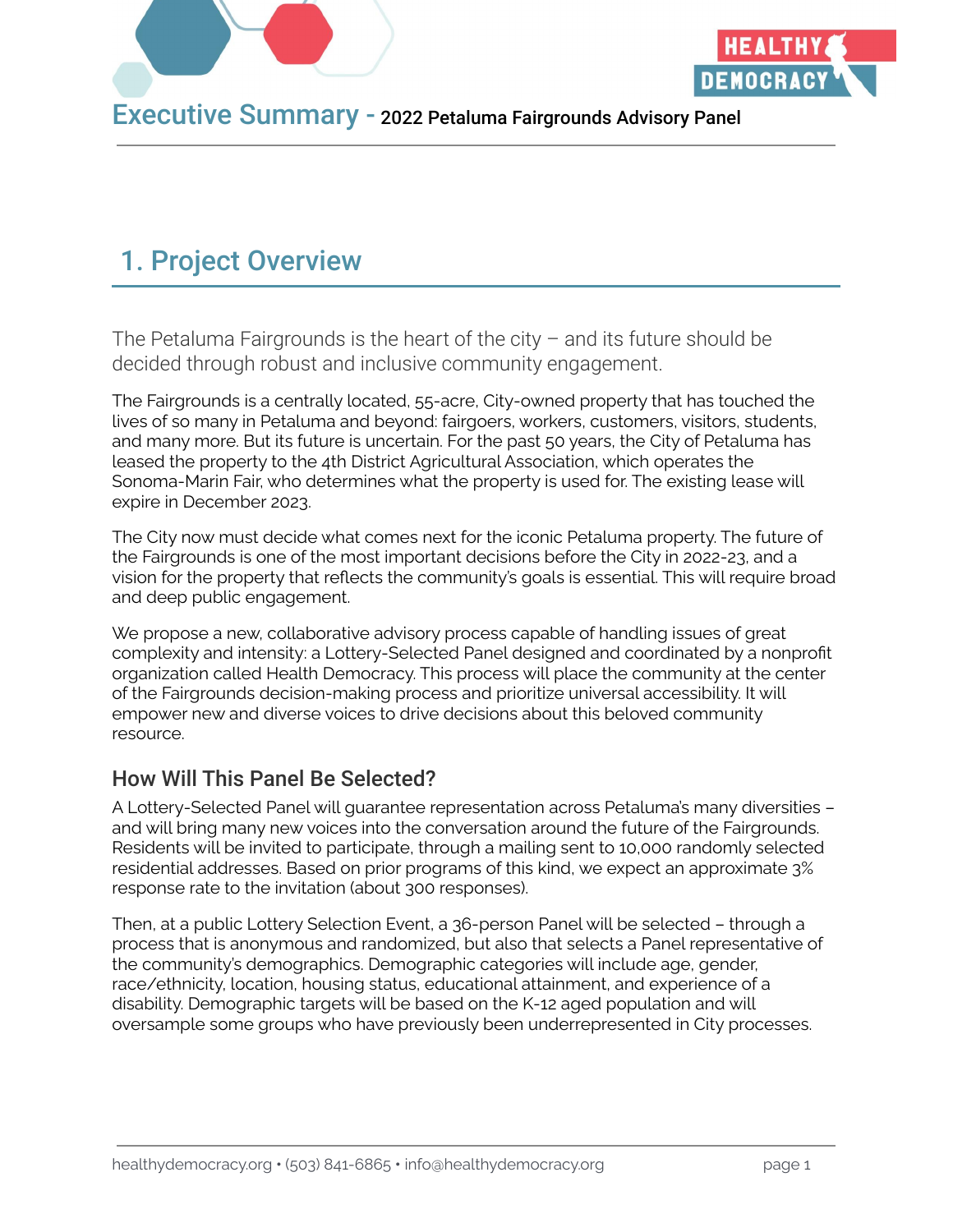

#### How Will the Process Be Accessible to All Community Members?

This process will take accessibility in public engagement to a new level. Panelists will be paid \$20 an hour for their time in deliberation. Panelists will also be provided with any accommodations they need to participate fully in the process, such as child/elder care, transportation costs, laptops and tech support, and comprehensive language access services (interpretation and translation). While not all community members will be selected to participate on the Panel, this process outlined in this proposal is part of a larger City process to engage the entire community in the visioning of the Fairgrounds. This proposal is additive to, and does not supplant, the City's other public engagement efforts.

### How Will the Panel Conduct Its Work?

Lottery-Selected Panels model a new kind of collaborative policymaking, with plentiful time for consideration of the many views and sources of information on the topic at hand. The Panel will meet over the course of three long weekends (if in-person) or regular weekly sessions (if online). It will begin its work with a robust information-gathering phase, covering the history and context of the topic, as well as a wide range of perspectives on the Fairgrounds' future. Panelists will receive background materials and hear from introductory presenters – with all materials and presenters selected by a diverse group of stakeholders Then, the Panel will select numerous presenters of its own, conduct a site visit, receive the results of equity-based community outreach, and gather additional information as needed. The Panel will also thoroughly consider Panelists' own lived experiences related to the Fairgrounds. Gathering this uniquely diverse range of expertise comprises about a third of Panel's total work hours.

The Panel will then move into a deliberation phase – creating guiding principles, exploring long-term visions for the site, and finally crafting recommendations about the Fairgrounds' future. All deliberation is designed to take place in iterative small- and large-group work sessions, moderated by a team of professional process staff and informed by decades of research on effective collaborative decision making – and by advisors and Panelists themselves.

#### What Is the Proposed Schedule?

After separate meetings with the Fairgrounds planning subcommittees of the City Council and the Sonoma-Marin Fair Board, staff held a joint meeting with both subcommittees on January 18 to discuss this concept and receive public testimony. With feedback from the public and both Subcommittees, City staff presented this proposal to the City Council on February 28. The process was approved unanimously.

Healthy Democracy will send the invitation mailer to potential Panelists in mid-March, conduct the "democratic lottery" to select the Panel, gather stakeholder advisors, build public awareness of the process, and manage all logistics, process design, and facilitation of the Panel itself. The Panel will meet as described above, publishing three Panelist-written reports throughout the process, which will be presented directly to decision makers.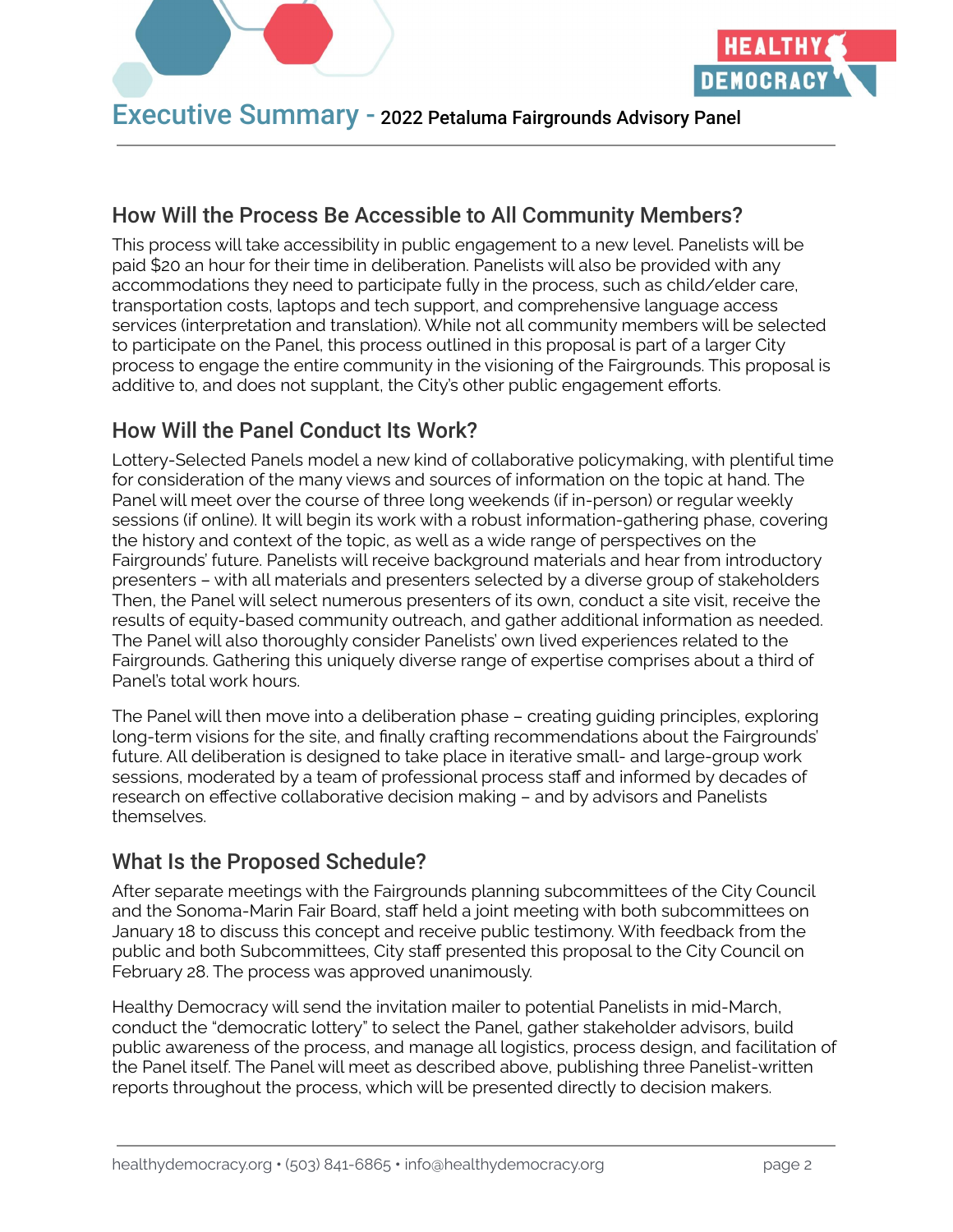

This proposal also plans for an additional 15 hours of Panel work time to follow the release of its Final Report. During this period, the Panel will further engage with the community and decision makers about its recommendations, and will have the chance to respond to any new policy considerations, right until a final decision is made.

#### How Will Stakeholders Be Involved?

Stakeholders will be involved throughout the Panel process to inform project plans, curate information for Panelists, and present information directly to the Panel. Healthy Democracy will begin engaging stakeholders by conducting initial interviews to assess the policy landscape and share information about the proposed process with key local leaders.

Stakeholder organizations will be nominated by City staff, approved by City Council, and invited to participate in an Informational Advisory Committee (IAC) by Healthy Democracy. The IAC's primary role is to curate quality, balanced information for the Panel. The IAC will consist of diverse stakeholder representatives, which may include staff, tenants, neighbors, community advocates, and anyone else with an interest in the future of the site.

The IAC will conduct the following activities within this process:

- 1. Select introductory information about the topic at hand.
- 2. Select initial presenters to provide context to the Panel.
- 3. Compile a list of potential additional presenters, to assist the Panel when it selects its own slate of presenters.
- 4. Provide oversight and process feedback during the project's information-gathering phase, including directing Healthy Democracy process designers to make high-level changes ahead of the Panel's first meeting.

Stakeholders who are not selected onto the IAC will have opportunities to present to the Lottery-Selected Panel and offer feedback at points throughout the process.

#### What Will the Panel Deliver?

The Panel will be asked to provide a series of policy reports that answer the question, "How might we use the City's fairgrounds property to create the experiences, activities, resources, and places that our community needs and desires now and for the foreseeable future?" All three reports are developed, written, and edited exclusively by Panelists themselves:

- Principles a prioritized list of overarching values, decision-making criteria, key interests, and important activities that any final recommendation should take into consideration.
- Pathways an outline of the possibilities and visions for the Fairgrounds site, including options considered and rationales based on lived experience and outside evidence.
- Final Report the Panel's final recommendations, including preferred Fairgrounds land use(s) and rationales, dissenting opinions, and supporting details.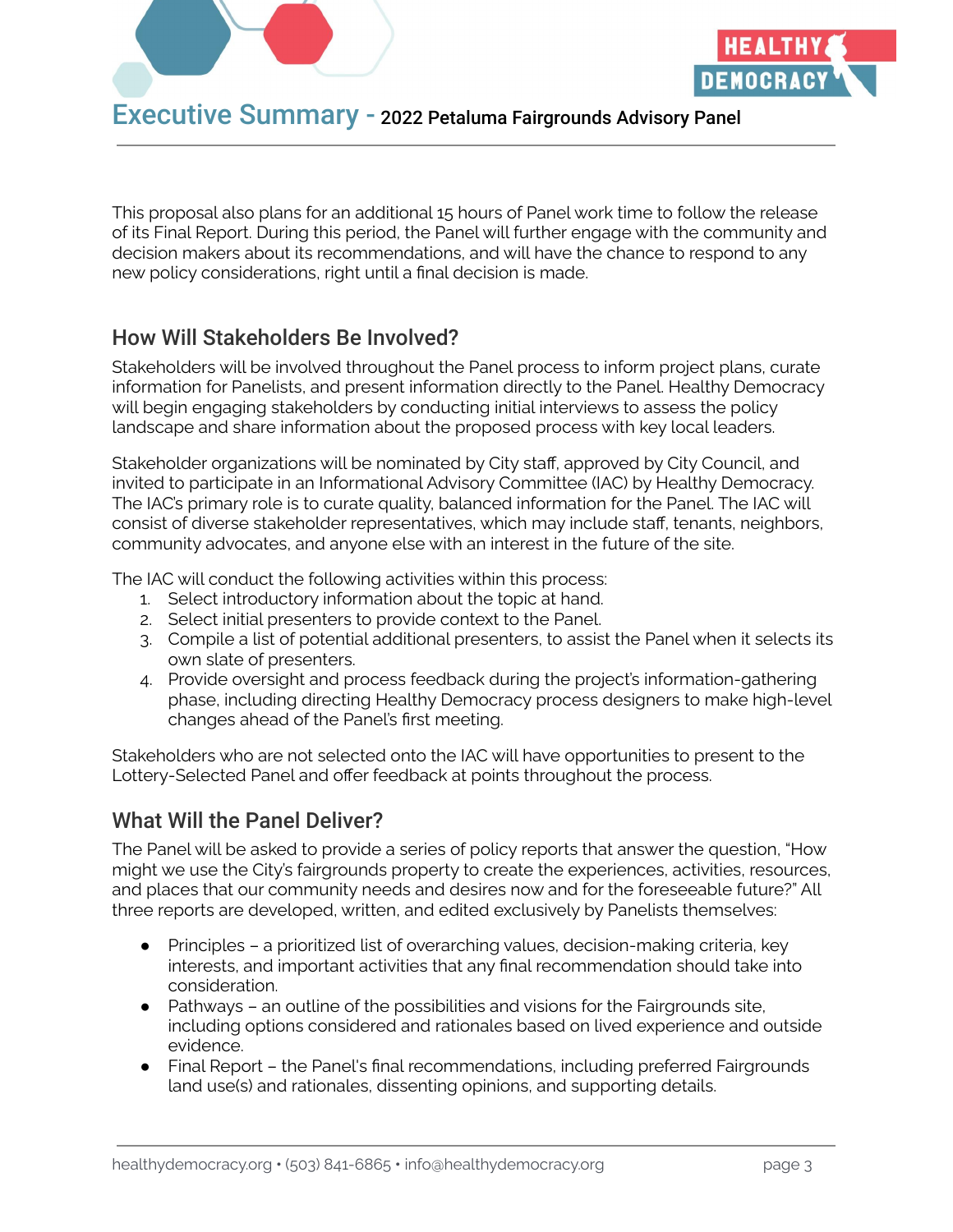

#### What Will Happen With the Panel's Deliverables?

The Panel's reports will be delivered to the Fair Board and City Council, who will be asked to thoroughly consider and publicly respond to them. The public will have opportunities to engage with the Panel's recommendations, and Council will utilize the Panel's advice when determining next steps for the Fairgrounds property, the City's relationship with the Sonoma-Marin Fair Board, and the vision and land use designation(s) for the site in the City's General Plan update. The Panel will reconvene several times throughout the rest of the decision-making process, to clarify its recommendations, consider any additional questions, and respond to further policy developments.

#### How Much Will This New Approach Cost?

This approach involves paying Panelists and reimbursing them for their time and expenses. This will make the Panel universally accessible to all members of our community.

| Panelist Pay and Expenses, including stipends, food, and reimbursement for<br>transportation and child/elder care                                                                                                                     | 26%                  |
|---------------------------------------------------------------------------------------------------------------------------------------------------------------------------------------------------------------------------------------|----------------------|
| <b>Outreach and Engagement</b> , including a multilingual invitation letter and a<br>robust outreach and communications campaign                                                                                                      | 6%                   |
| <b>Equity and Accessibility Services</b> , including translation and simultaneous<br>interpretation services, equity outreach and support, Panelist technical<br>support, and as-needed loaner hardware, such as laptops and hotspots | 20%                  |
| Process Design and Coordination, including process design, project<br>management, a team of professional moderators (a full 40% of this line item),<br>and in room support                                                            | 41%                  |
| <b>Logistics</b> , including video conference coordination, contingency, and Healthy<br>Democracy staff travel, lodging, and food.                                                                                                    | 7%                   |
| <b>Total Cost</b>                                                                                                                                                                                                                     | approx.<br>\$425.000 |

# 2. Project Purpose & Rationale

## a. Why this topic is being reviewed

This will be far from the first discussion of the future of the Fairgrounds. The city-owned fairgrounds property is a landmark destination and a central parcel that touches all members of the community. The 55-acre site provides many valuable services, houses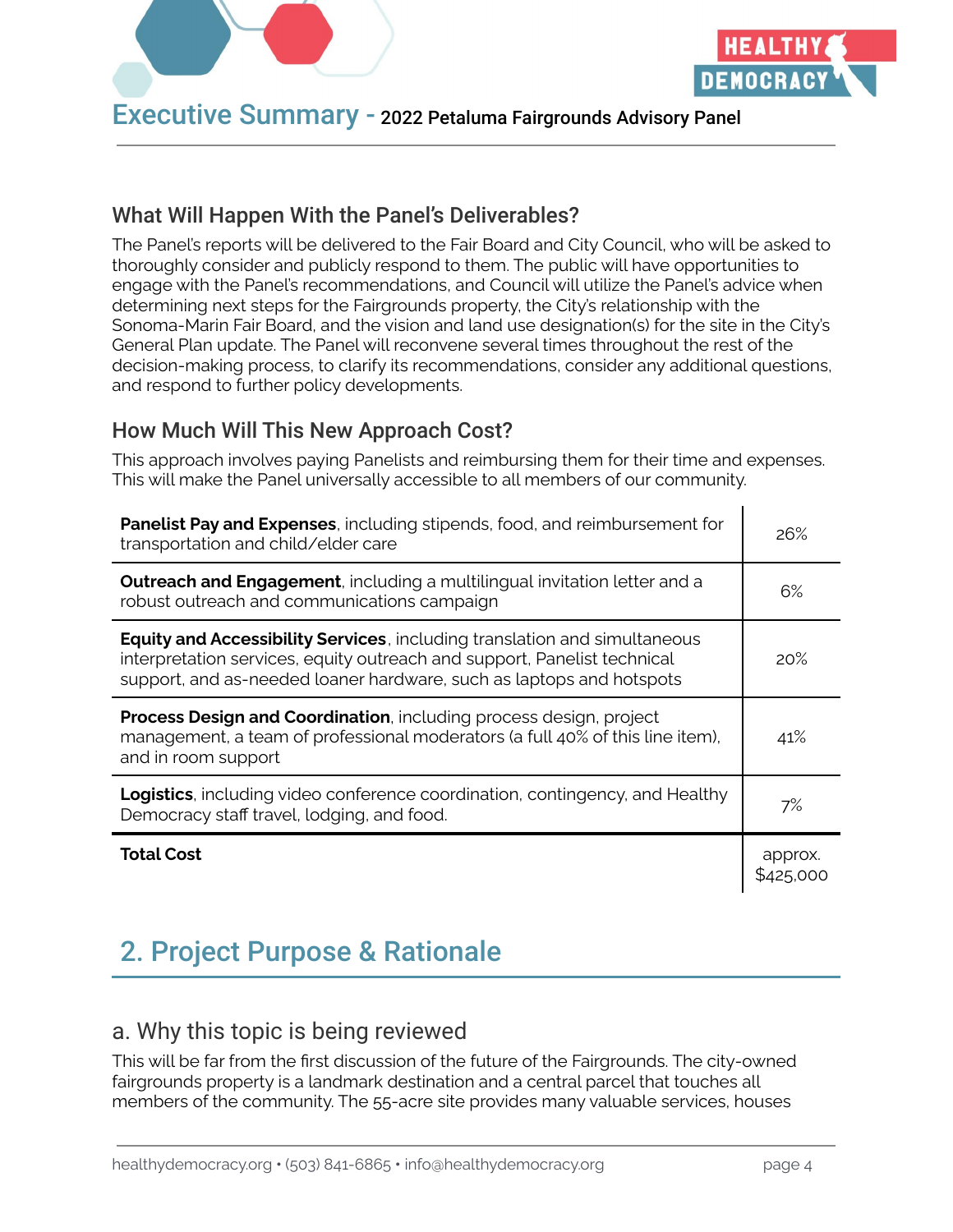

numerous businesses and nonprofits, and has played host to innumerable events. After decades of partnership, the lease between the City and the Sonoma-Marin Fair will expire in December 2023. Public conversations about future uses of the site resurfaced in January 2020, when City Council and the Fair Board held a public meeting to discuss community engagement on the topic. Given the Covid-19 pandemic, the process outlined in that meeting was put on hold. The process outlined in this proposal is a continuation of that work. Community members, public officials, and the Fairground's many user groups all have an interest in collaboratively guiding the future of this beloved resource.

This project also exists in a broader policy context. The City is currently engaged in a General Plan Update, which is due to the State in January 2023. Community visioning for the General Plan will take place throughout the beginning of 2022.

## b. Why this method is being employed

The City wishes to employ this process to broaden and deepen public engagement around an important issue in Petaluma: the future of the Fairgrounds property. With competing ideas for the future of the Fairgrounds, the City wishes to engage in a highly collaborative public process to help determine how this particularly important property serves residents and all potential users going forward.

To bring the appropriate level of both breadth and depth, the City has engaged Healthy Democracy, a nonpartisan nonprofit organization, to propose a novel kind of public engagement for Petaluma, a Lottery-Selected Panel (LSP). LSPs are unique both in who is in the room – everyday people, representative of the city's demographics, selected by lottery – and what happens in the room – a radically collaborative decision-making process, which is designed to handle issues of great complexity and intensity in a way few other processes can. This process will be one component of the City's robust public engagement process on the Fairgrounds, which will include numerous other methods for collecting input from stakeholders and the broader community.

## c. What makes a Lottery-Selected Panel different

Although Lottery-Selected Panels act in the role of a public advisory committee, their principles and practices differ from standard advisory committees in a number of key ways:

- a. Panelists are selected by democratic lottery a stratified random sample of residents aged 16+, a microcosm of the community in one room. Because Lottery-Selected Panels are composed of residents who typically do not volunteer for other City processes, they are capable of more deliberative arbitration of fraught political topics.
- b. Stakeholders and interest groups are not absent from the process, but they do not sit on the Panel itself. Rather, they participate in the process in two primary ways:
	- i. A diverse selection of stakeholders sit on an Informational Advisory Committee that oversees the fairness and quality of information initially brought into the process, and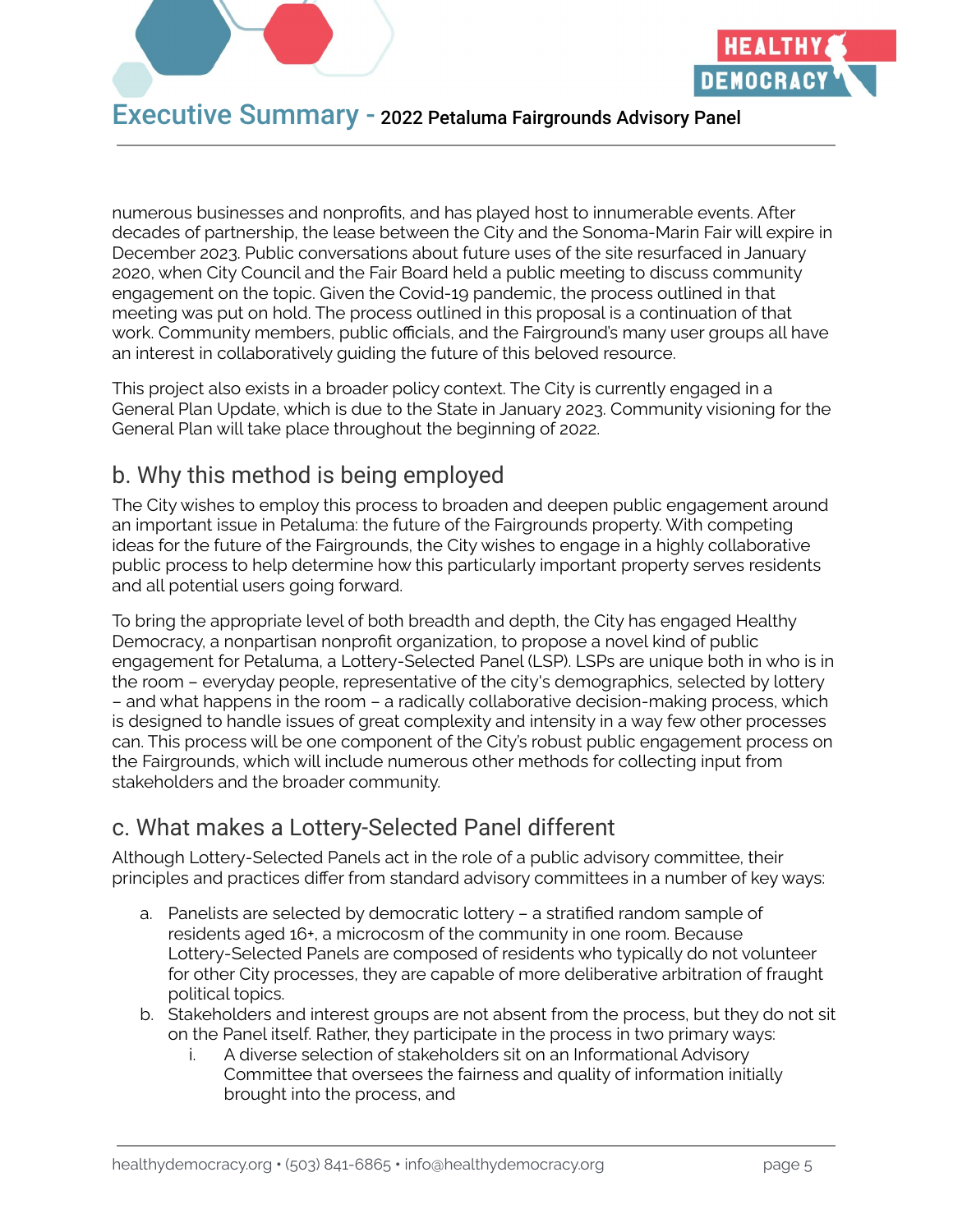

ii. A wide array of stakeholders present to the Panel during the process.

- c. Although it only offers recommendations, the Panel is treated more like a council, commission, or other decision-making body than a typical advisory committee. Staff serve the Panel in supportive, rather than directive, roles. This paradigm shift is reflected in process design, moderation style, and budget, with typically around 1/4 to ⅓ of project funds being paid to Panelists as stipends or reimbursements.
- d. The Panel gathers a wide range of evidence. In addition to stakeholders, the Panel typically hears from staff and non-staff expert presenters, has ample time to review documents and question all presenters, and may call its own presenters. It may also receive other public engagement inputs – including survey data, listening sessions, walking tours, etc. – or hold open public workshops.
- e. The Panel engages in lengthy deliberations around grounding values and principles, before delving into any policy solutions. These discussions seek mutual understanding and shared goals, but they do not force consensus. As with the rest of the process, they are professionally moderated and follow a detailed process design established in advance – while remaining flexible to the Panel's needs.
- f. The Panel has the opportunity to engage in in-depth feedback loops with technical staff, to review proposed policies in detail.
- g. The Panel's output is therefore substantial, including both:
	- i. Criteria on which it believes any decision should rest, and
	- ii. Detailed policy recommendations (or a review of existing proposals).
- h. In order to accomplish these significant tasks, Panels are highly efficient public processes, while remaining comfortable, supportive, and collaborative environments for Panelists.
- i. Since randomly selected Panels include folks from many walks of life, universal accessibility is emphasized. Panelists are paid a stipend and reimbursed for transportation, childcare, and eldercare. Depending on whether a process is in-person or online, Panelists may also be provided with food, logistics assistance, loaner technology, hot-spot internet access, or other accommodations. Both the in-room process and out-of-room logistics seek to accommodate Panelists' specific needs, providing support services such as translation and assistive technology and adapting to differential learning styles.

## d. Decision-making context

The work of this Panel will be advisory to City staff, the Sonoma-Marin Fair Board, and Council. The City makes two guarantees as part of the Fairgrounds decision-making process:

- That the Panel's recommendations will be thoroughly considered, with substantial written responses provided to the Panel after the completion of each of the Panel's deliverables.
- That City staff, including technical experts, will provide thorough details to the Panel of the surrounding decision-making context upon request, but will not constrain the Panel's work beyond the initial framing question.

**DEMOCRACY**